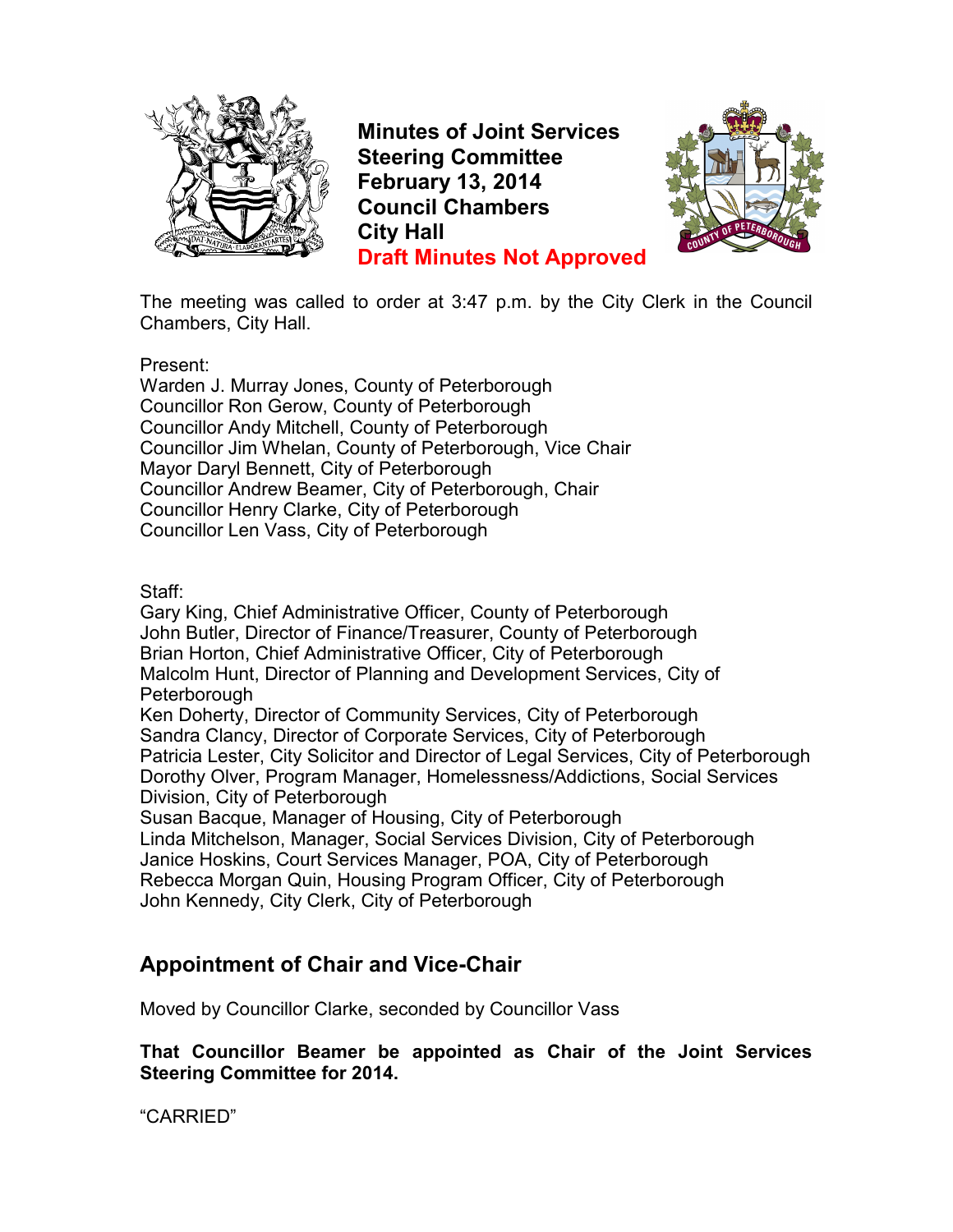Councillor Beamer assumed the chair.

Moved by Councillor Gerow, seconded by Warden Jones

**That Councillor Whelan be appointed as Vice Chair of the Joint Services Steering Committee for 2014.** 

"CARRIED"

## **Minutes of the Meeting of October 10, 2013**

Moved by Councillor Clarke, seconded by Mayor Bennett

#### **That the minutes of the meeting of October 10, 2013 be approved.**

"CARRIED"

#### **Disclosure of Pecuniary Interest**

Councillor Mitchell declared an interest in agenda Item 5 (Report CSSSJSSC14- 001) as he is employed by Trent University.

#### **Minutes for Information**

Moved by Councillor Clarke, seconded by Councillor Whelan

**That the AHAC (Affordable Housing Action Committee) minutes of September 12, October 10, November 14 and December 12, 2013 be received for information.**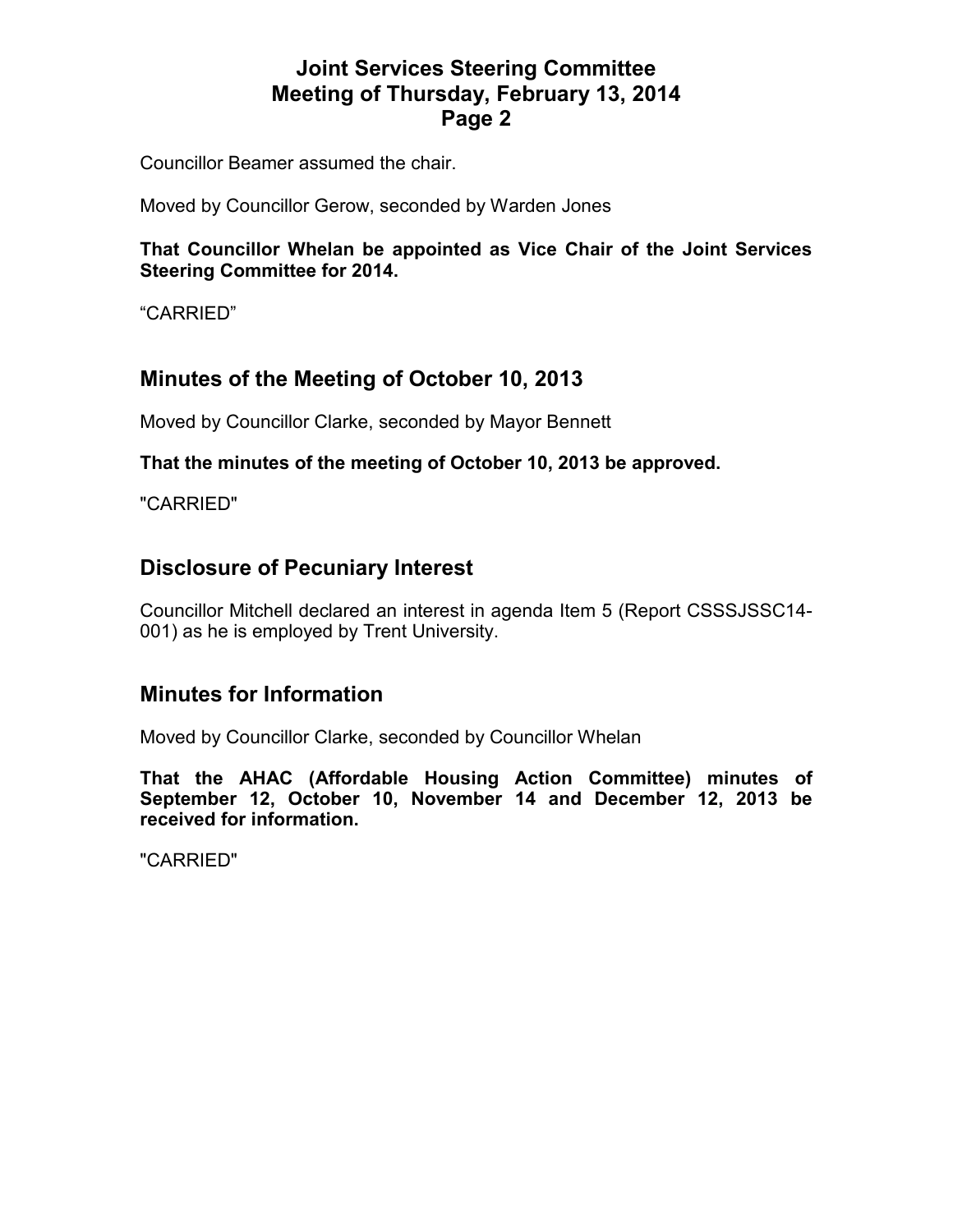## **Director of Community Services, City of Peterborough Report CSSSJSSC14-001 Peterborough Seniors Planning Table**

Due to his previously declared interest Councillor Mitchell left the room at 3:53 p.m. and returned at 4:11 p.m.

Chris Kawalec, Community Social Plan Co-ordinator, City of Peterborough and Mark Skinner Associate Professor, Geography and Director of the Trent Centre for Aging and Society provided background on Report CSSSJSSC14-001.

Moved by Councillor Clarke, seconded by Mayor Bennett

**That the Joint Services Steering Committee endorse the recommendations outlined in Report CSSSJSSC14-001 dated February 13, 2014, of the Director of Community Services, as follows:** 

- **a) That Report CSSSJSSC14-001, an update on the Peterborough Seniors Planning Table be received for information;**
- **b) That a presentation from Mark Skinner, PhD, Associate Professor, Geography and Director of the Trent Centre for Aging and Society be received for information; and**
- **c) That the process of applying for membership to the World Health Organization Global Network of Age-Friendly Cities and Communities, and associated requirements to develop a 3-year Age Friendly Plan, be approved, including letters of endorsement from the Mayor, Warden, and City and County CAO's.**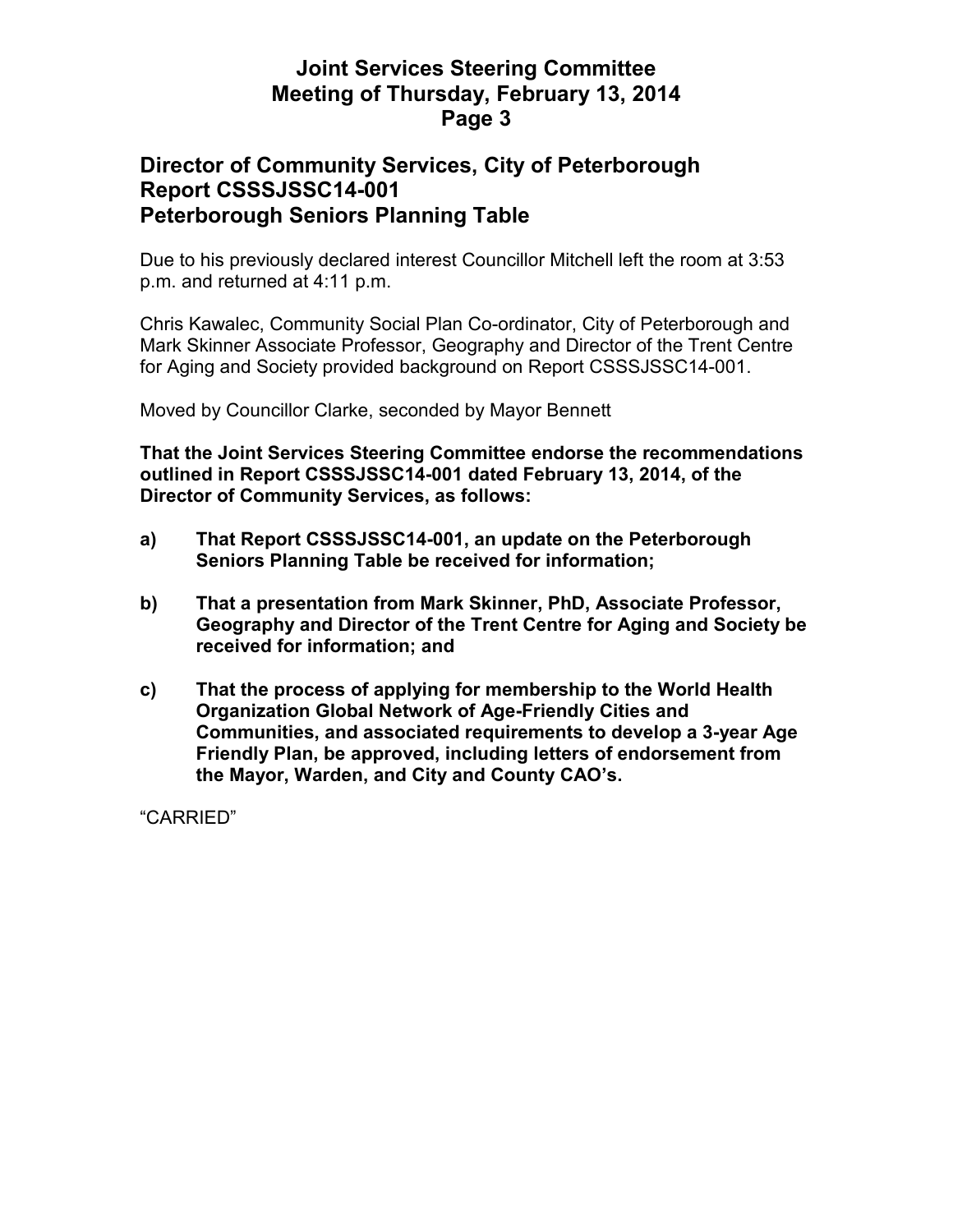### **Director of Planning and Development Services, City of Peterborough Report PLHDJSSC14-001 Municipal Rent Supplement Program**

Moved by Councillor Clarke, seconded by Warden Jones

**That Joint Services Steering Committee endorses the recommendation outlined in Report PLHDJSSC14-001 dated February 13, 2014, of the Director of Planning and Development Services, as follows:** 

**That a rent supplement program as outlined in Appendix A, for low-income renters in the City and County be approved.** 

**Appendix A outlines in detail the following two program streams:** 

- **1. Housing Choice Rent Supplement for low-income households (5 years)**
- **2. Housing Choice for Youth for young people transitioning from the Youth Emergency Shelter (YES) (First Pilot Project - 3 years)**

"CARRIED"

### **Director of Community Services, City of Peterborough Report CSSSJSSC14-002 Homelessness Programs and Funding Update**

Moved by Councillor Clarke, seconded by Councillor Vass

**That Joint Services endorse the recommendations outlined in Report CSSSJSSC14-002 dated February 13, 2014, of the Director of Community Services, as follows:** 

- **a) That the distribution of the provincial Community Homelessness Prevention Initiative (CHPI) and municipal homelessness funding as outlined in Chart 1 be received;**
- **b) That the funding model for the purchase of emergency shelter services be changed to a base operational funding model effective April 1, 2014;**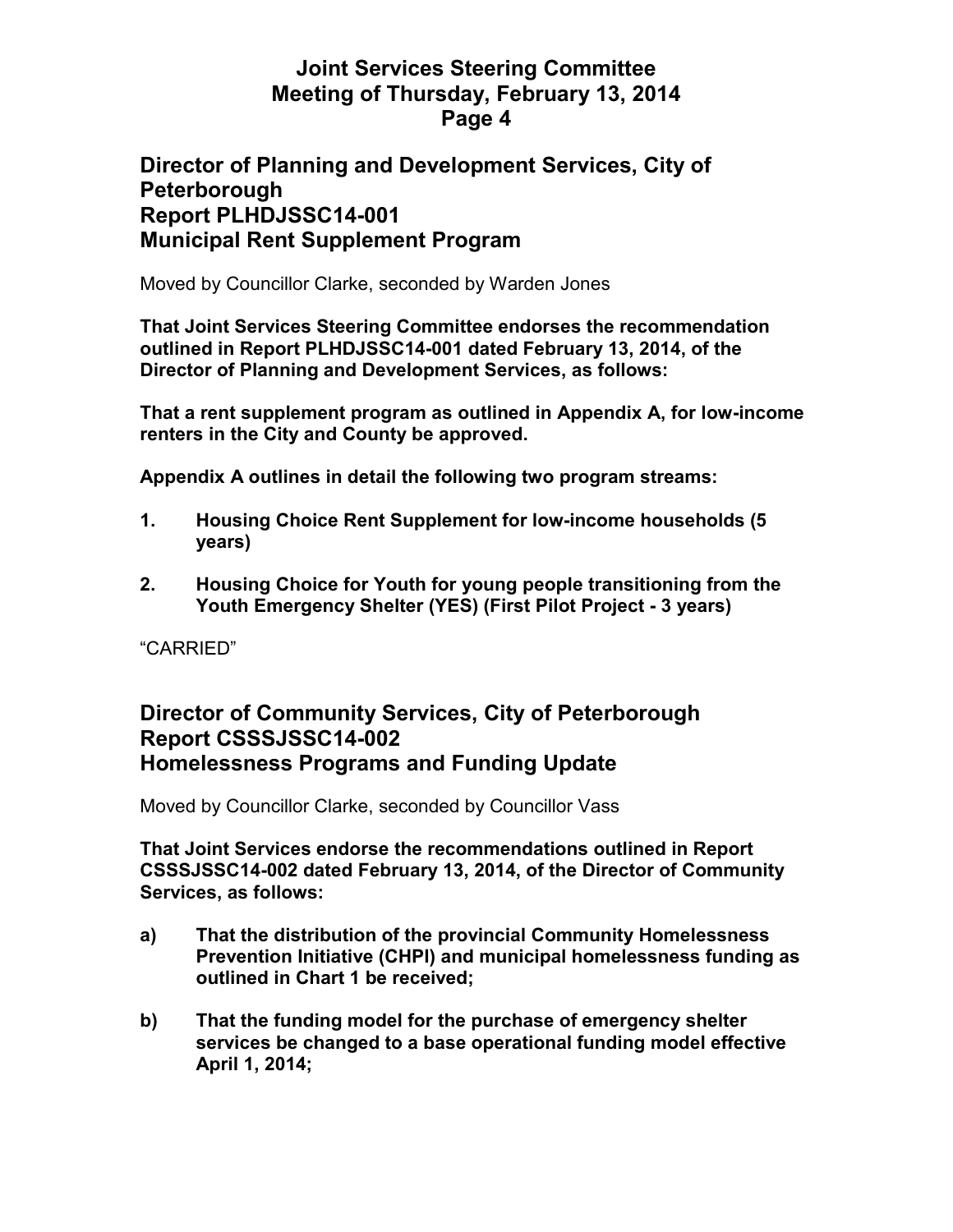**c) That the Mayor and Clerk be authorized to sign Service Agreements with Brock Mission and Youth Emergency Shelter-Peterborough for the provision of emergency shelter services without completing a bid solicitation process as permitted in Section 35(3)(vi) of the City's Purchasing By-law.** 

"CARRIED"

#### **Gary King, Chief Administrative officer, County of Peterborough Verbal Update Community Paramedicine Update**

Moved by Mayor Bennett, seconded by Councillor Gerow

**That the verbal report on Community Paramedicine be received for information.** 

"CARRIED"

#### **Other Business**

Ken Doherty, Director of Community Services and Linda Mitchelson, Manager, Social Services Division, City of Peterborough commented on the Healthy Kids Community Challenge.

## **Recess - Open Session**

Moved by Mayor Bennett

#### **That Committee recess open session in the Council Chambers at 4:43 p.m.**

"CARRIED"

#### **Reconvene – Open Session**

Moved by Councillor Whelan, Seconded by Mayor Bennett

#### **That Committee reconvene open session in the General Committee Room.**